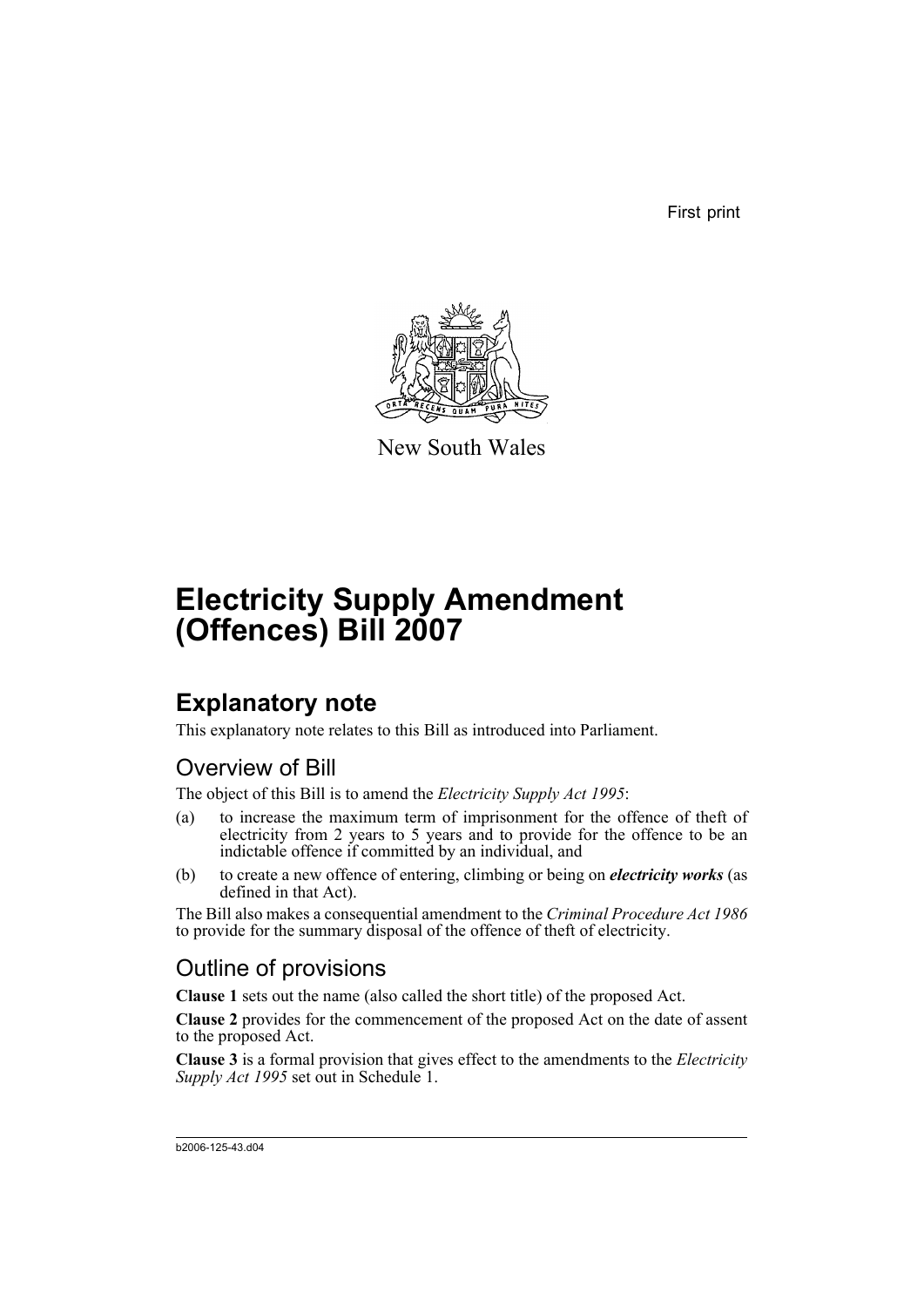Electricity Supply Amendment (Offences) Bill 2007

Explanatory note

**Clause 4** is a formal provision that gives effect to the amendment to the *Criminal Procedure Act 1986* set out in Schedule 2.

**Clause 5** provides for the repeal of the proposed Act after the amendments made by the proposed Act have commenced. Once the amendments have commenced the proposed Act will be spent and section 30 of the *Interpretation Act 1987* provides that the repeal of an amending Act does not affect the amendments made by that Act.

#### **Schedule 1 Amendment of Electricity Supply Act 1995**

**Schedule 1 [1]** amends section 64 of the *Electricity Supply Act 1995* (the *Principal Act*) to increase the maximum term of imprisonment for the offence of theft of electricity from 2 years to 5 years.

**Schedule 1 [2]** inserts proposed section 64 (2)–(4) into the Principal Act. Proposed section  $64$  (2) provides for the offence of theft of electricity to be an indictable offence if committed by an individual. (The offence, if committed by a corporation, will continue to be dealt with summarily in accordance with section 102 of the Principal Act.) Proposed section 64 (3) and (4) are consequential on proposed section  $64$  (2) and on the amendment made by Schedule 2.

**Schedule 1 [3]** inserts proposed section 65A into the Principal Act to make it an offence (with a maximum penalty of 10 penalty units or 3 months imprisonment, or both) to enter, climb or be on a network operator's or retail supplier's electricity works (currently defined in the Principal Act to mean any electricity power lines or associated equipment or electricity structures that form part of a transmission or distribution system) unless authorised to do so by the network operator or retail supplier concerned. A person who does so for a lawful purpose or with reasonable excuse will not be guilty of an offence.

#### **Schedule 2 Amendment of Criminal Procedure Act 1986**

**Schedule 2** amends the *Criminal Procedure Act 1986* to provide for the summary disposal of proceedings for the indictable offence of theft of electricity unless an election to proceed on indictment is made in accordance with the procedures set out in that Act.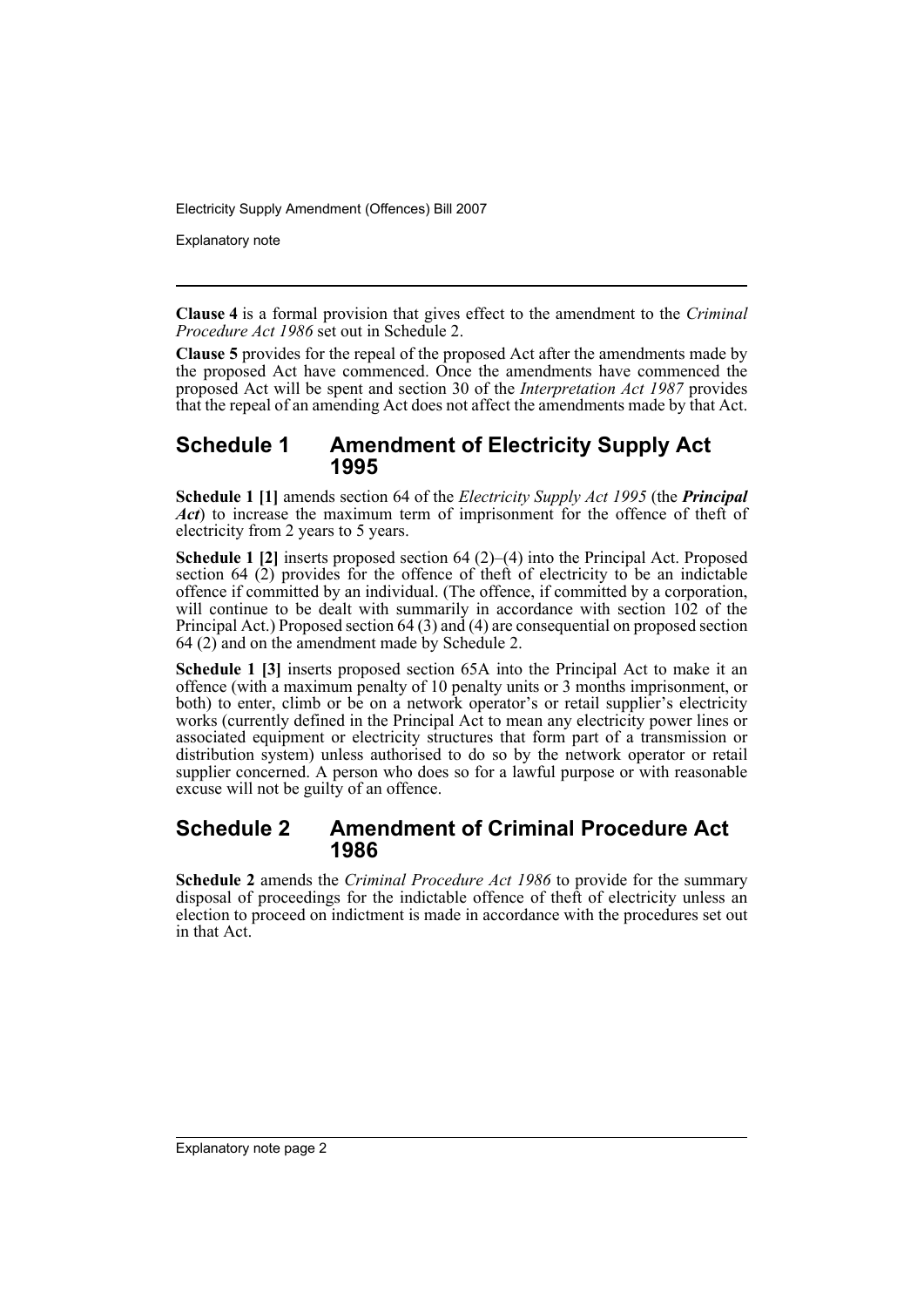First print



New South Wales

# **Electricity Supply Amendment (Offences) Bill 2007**

## **Contents**

|            |                                                 | Page |
|------------|-------------------------------------------------|------|
|            | Name of Act                                     |      |
|            | Commencement                                    |      |
|            | Amendment of Electricity Supply Act 1995 No 94  | 2    |
|            | Amendment of Criminal Procedure Act 1986 No 209 |      |
| 5          | Repeal of Act                                   | 2    |
| Schedule 1 | Amendment of Electricity Supply Act 1995        |      |
| Schedule 2 | Amendment of Criminal Procedure Act 1986        |      |
|            |                                                 |      |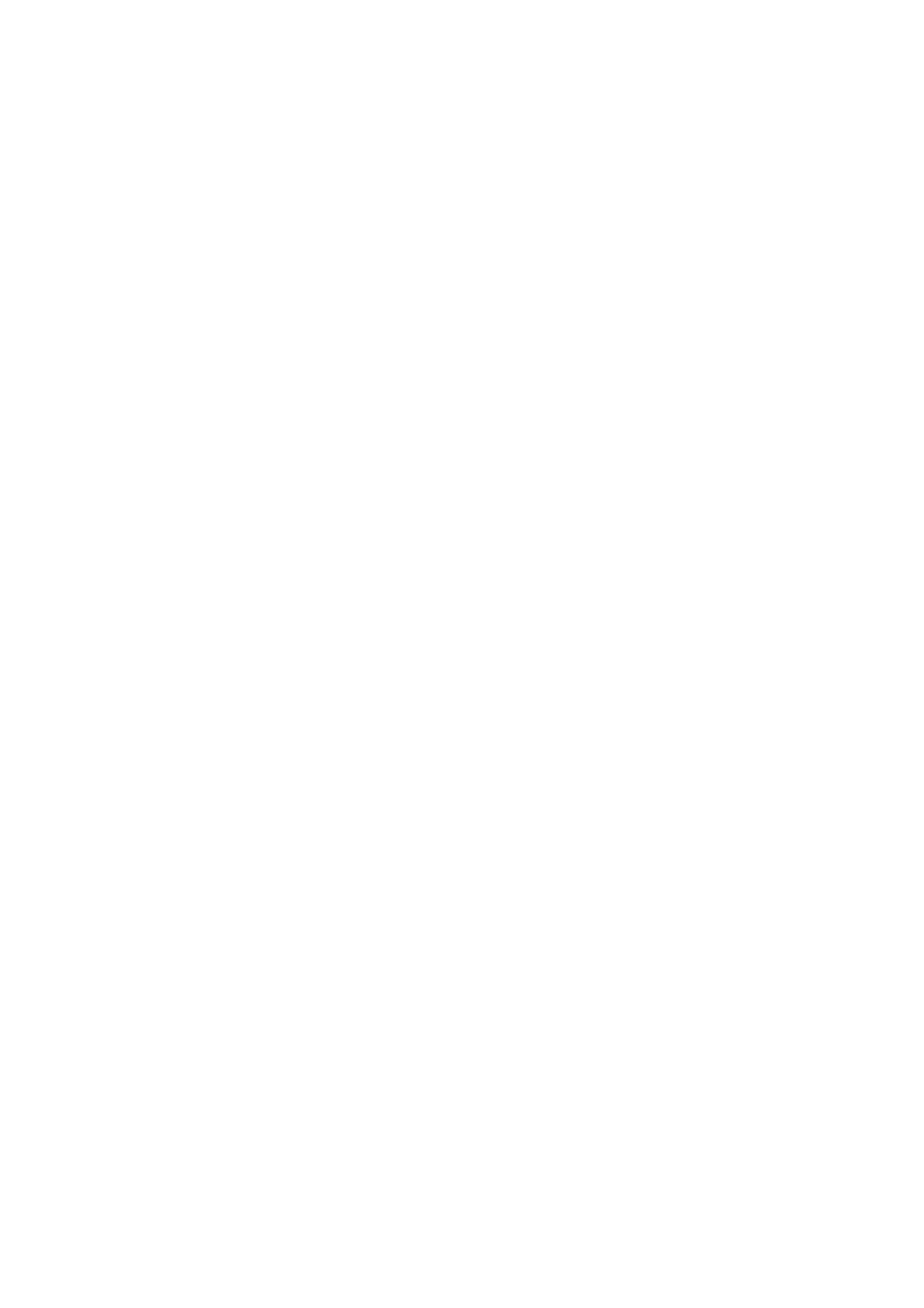

New South Wales

# **Electricity Supply Amendment (Offences) Bill 2007**

No , 2007

#### **A Bill for**

An Act to amend the *Electricity Supply Act 1995* and the *Criminal Procedure Act 1986* with respect to the theft of electricity and unlawful entering, climbing or being on electricity works; and for other purposes.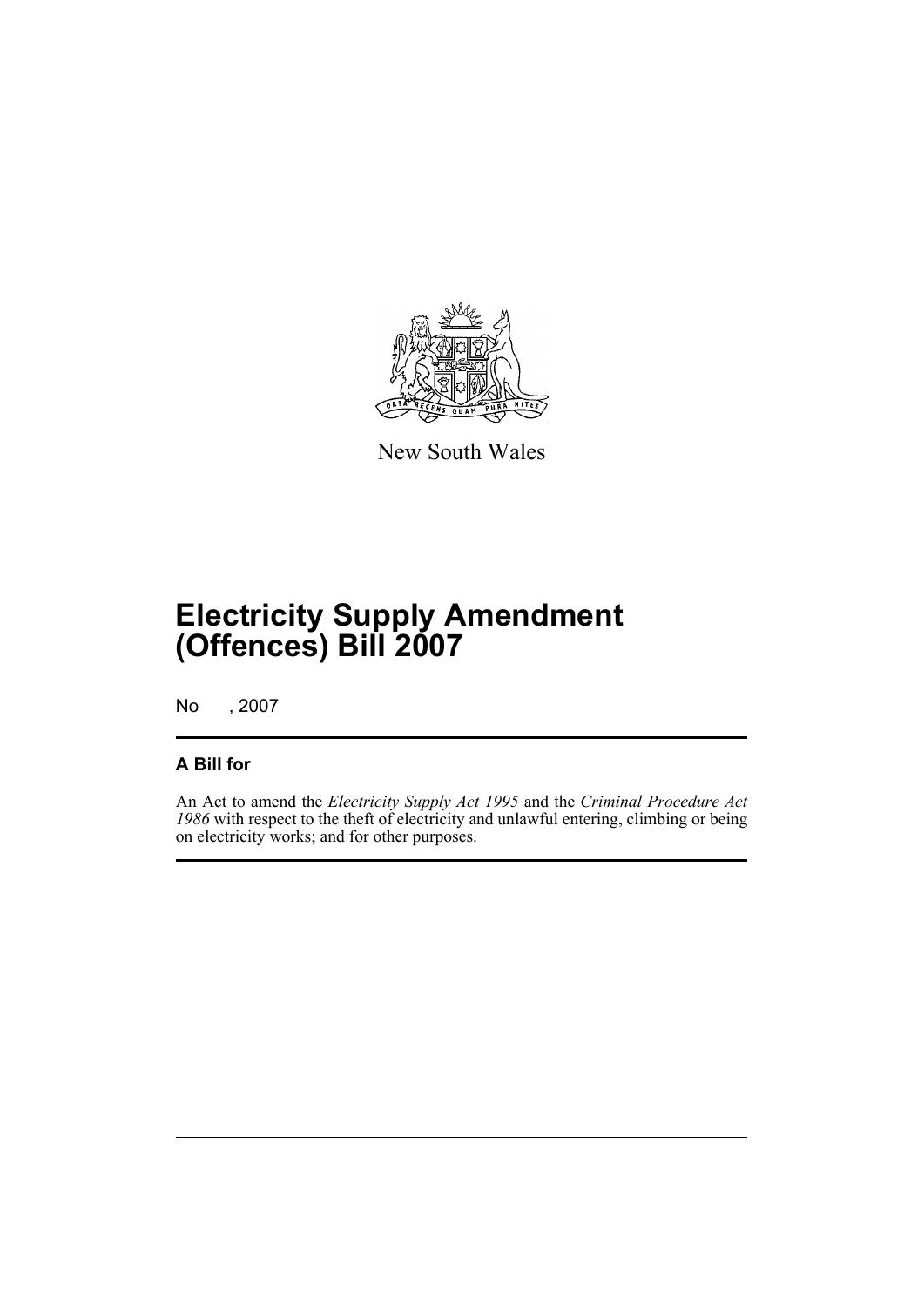<span id="page-5-4"></span><span id="page-5-3"></span><span id="page-5-2"></span><span id="page-5-1"></span><span id="page-5-0"></span>

|              |                      | The Legislature of New South Wales enacts:                                                                                                                | 1               |
|--------------|----------------------|-----------------------------------------------------------------------------------------------------------------------------------------------------------|-----------------|
| 1            |                      | Name of Act                                                                                                                                               | 2               |
|              |                      | This Act is the <i>Electricity Supply Amendment (Offences) Act 2007</i> .                                                                                 | 3               |
| $\mathbf{2}$ |                      | <b>Commencement</b>                                                                                                                                       | $\overline{4}$  |
|              |                      | This Act commences on the date of assent to this Act.                                                                                                     | 5               |
| 3            |                      | Amendment of Electricity Supply Act 1995 No 94                                                                                                            | 6               |
|              |                      | The <i>Electricity Supply Act 1995</i> is amended as set out in Schedule 1.                                                                               | 7               |
| 4            |                      | <b>Amendment of Criminal Procedure Act 1986 No 209</b>                                                                                                    | 8               |
|              |                      | The <i>Criminal Procedure Act 1986</i> is amended as set out in Schedule 2.                                                                               | 9               |
| 5            | <b>Repeal of Act</b> |                                                                                                                                                           | 10 <sup>1</sup> |
|              | (1)                  | This Act is repealed on the day following the day on which this Act<br>commences.                                                                         | 11<br>12        |
|              | (2)                  | The repeal of this Act does not, because of the operation of section 30<br>of the <i>Interpretation Act 1987</i> , affect any amendment made by this Act. | 13<br>14        |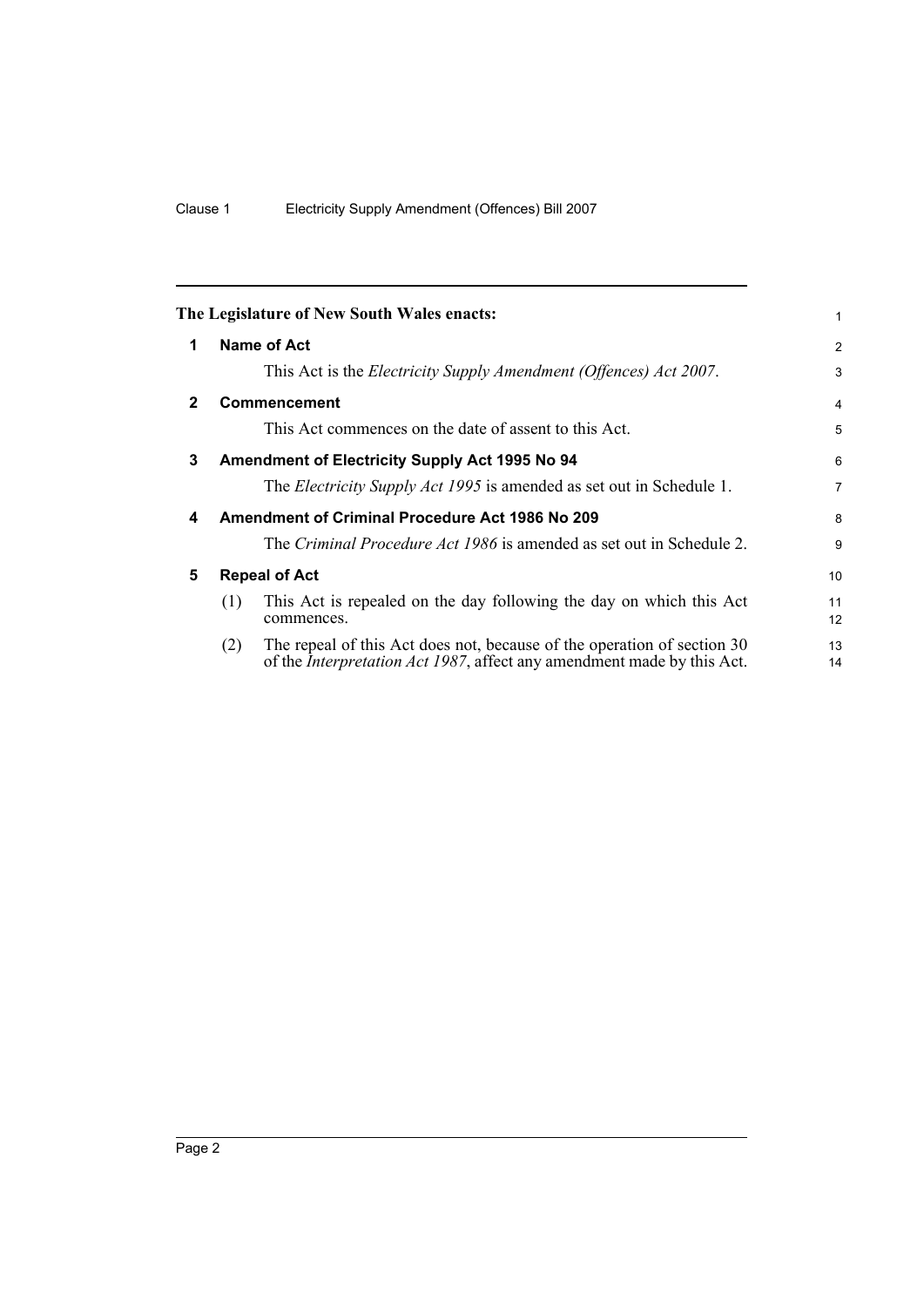Electricity Supply Amendment (Offences) Bill 2007

Amendment of Electricity Supply Act 1995 Schedule 1

<span id="page-6-0"></span>

| <b>Schedule 1</b> |                          |     | <b>Amendment of Electricity Supply Act</b><br>1995                                                                                                                                                                                                      |                      |
|-------------------|--------------------------|-----|---------------------------------------------------------------------------------------------------------------------------------------------------------------------------------------------------------------------------------------------------------|----------------------|
|                   |                          |     | (Section 3)                                                                                                                                                                                                                                             | 3                    |
| [1]               |                          |     | <b>Section 64 Theft of electricity</b>                                                                                                                                                                                                                  | $\overline{4}$       |
|                   |                          |     | Omit the penalty provision at the end of the section. Insert instead:                                                                                                                                                                                   | 5                    |
|                   |                          |     | Maximum penalty:<br>in the case of a corporation—2,000 penalty units, or<br>(a)                                                                                                                                                                         | 6<br>$\overline{7}$  |
|                   |                          |     | in any other case—100 penalty units or 5 years<br>(b)<br>imprisonment (or both).                                                                                                                                                                        | 8<br>9               |
| $[2]$             | Section 64 (2)-(4)       |     |                                                                                                                                                                                                                                                         |                      |
|                   |                          |     | Insert at the end of section 64 (after the penalty provision):                                                                                                                                                                                          | 11                   |
|                   |                          | (2) | An offence under this section that is committed by an individual<br>is an indictable offence.                                                                                                                                                           | 12<br>13             |
|                   |                          | (3) | Chapter 5 of the Criminal Procedure Act 1986 (which relates to<br>the summary disposal of certain indictable offences unless an<br>election is made to proceed on indictment) applies to and in<br>respect of an indictable offence under this section. | 14<br>15<br>16<br>17 |
|                   |                          | (4) | Section 102 does not apply to an indictable offence under this<br>section.                                                                                                                                                                              | 18<br>19             |
|                   |                          |     | <b>Note.</b> Offences by corporations are to be dealt with summarily (see<br>section 102 (1) and (2)).                                                                                                                                                  | 20<br>21             |
| $[3]$             | <b>Section 65A</b>       |     |                                                                                                                                                                                                                                                         | 22                   |
|                   | Insert after section 65: |     |                                                                                                                                                                                                                                                         |                      |
|                   | 65A                      |     | Entering, climbing or being on electricity works                                                                                                                                                                                                        | 24                   |
|                   |                          | (1) | A person must not enter, climb or be on a network operator's or<br>retail supplier's electricity works unless authorised to do so by<br>the network operator or retail supplier concerned.                                                              | 25<br>26<br>27       |
|                   |                          |     | Maximum penalty: 10 penalty units or 3 months imprisonment<br>(or both).                                                                                                                                                                                | 28<br>29             |
|                   |                          | (2) | A person is not guilty of an offence under this section if the<br>person establishes that he or she had a reasonable excuse for                                                                                                                         | 30<br>31             |

entering, climbing or being on the electricity works or entered, climbed or was on the electricity works for a lawful purpose.

Page 3

32 33